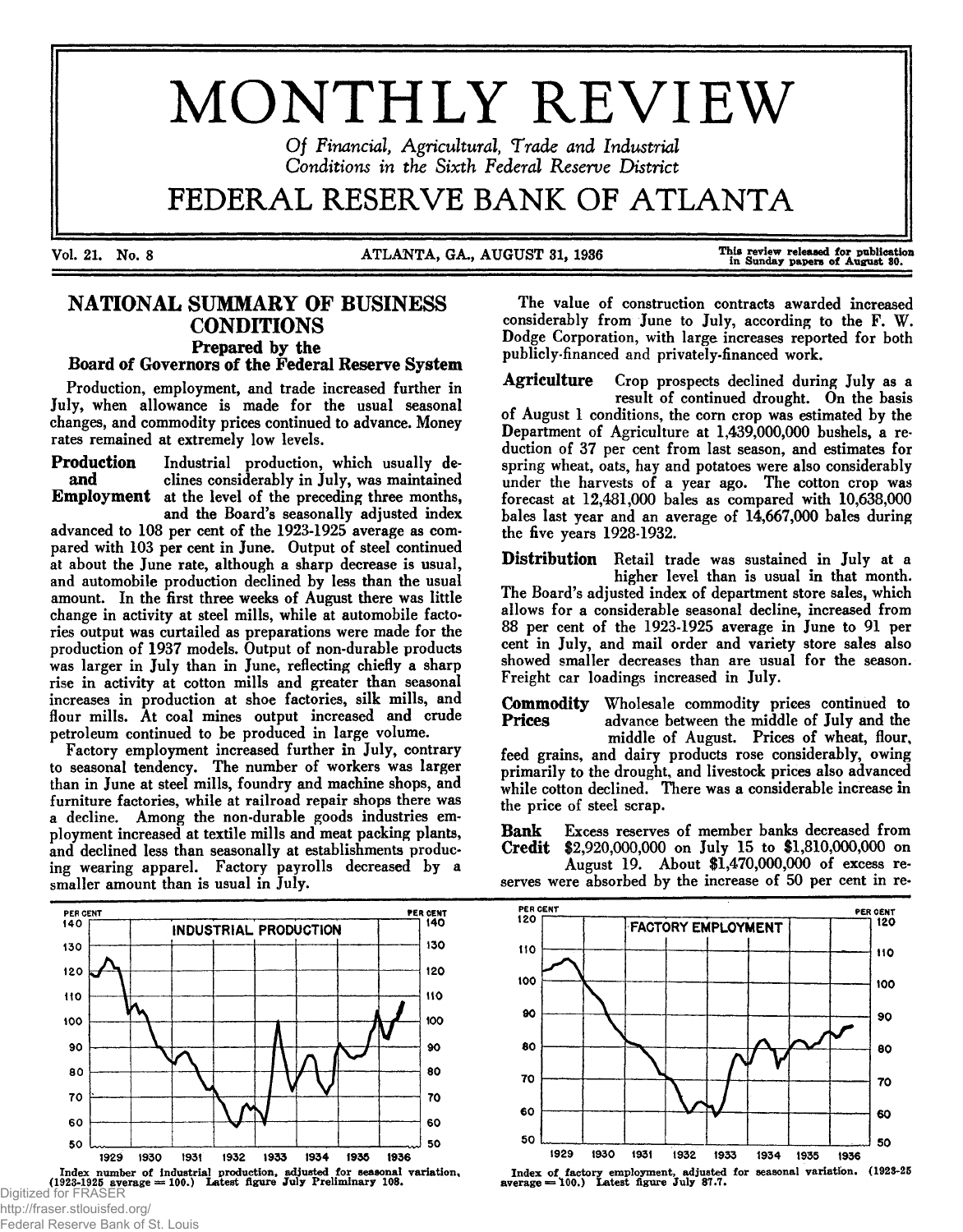

serve requirements of member banks, which went into effect August 15. This decrease was offset in part by a growth of \$360,000,000 in total reserve balances, reflecting principally large disbursements by the Treasury from its funds held on deposit with Federal Reserve Banks.

After the increase in reserve requirements there remained a large amount of excess reserves widely distributed among member banks. The money market was not affected by the action, and interest rates remained at extremely low levels. In the week ending August 19 a few scattered banks borrowed at the Reserve Banks, but the total amount borrowed was negligible and some banks drew upon their balances with other banks in order to meet the increase in requirements. Deposits of domestic banks with reporting member banks in leading cities declined by \$**210**,**600,000** in the week.

Between July 15 and August 19 loans and investments of reporting member banks in leading cities declined by \$260,- 000.000, reflecting reductions of \$130,000,000 in loans on securities and of \$160,000,000 in holdings of United States Government direct obligations, partly offset by an increase of \$60,000,000 in other loans to customers. Adjusted demand deposits, which increased to a new high level on July 22, were slightly smaller on August 19.

#### SIXTH DISTRICT SUMMARY

In the Sixth Federal Reserve District the volume of retail trade declined from June to July by about two-thirds the usual amount, and there were increases in wholesale trade, life insurance sales, building and construction activities, in operations at textile mills, and in coal mining. Production of pig iron in Alabama declined further in July, however, and operations at cotton seed oil mills reached a seasonally low level.

Volumes of sales by 57 reporting retail firms declined 15.4 per cent in July compared with a usual decrease at that time of year of about 22 per cent. July sales were 18.2 per cent greater than in that month a year ago, and at the highest level for July since 1928, and after adjustment for the usual seasonal trend the July index was higher than for any other month since March, 1929. Wholesale trade in the District increased 8.9 per cent from June to July, and was 31.4 per cent greater than a year ago. For the second time in fifteen years, life insurance sales increased from June to July, and the July total was 12.5 per cent



larger than in July, 1935. For the seven months of 1936, retail trade has been 12.7 per cent, and wholesale trade 16 per cent, greater than in that part of 1935, while life insurance sales have been 7.6 per cent smaller.

At weekly reporting member banks in leading cities of the District, loans increased between July 15 and August 12, but investments declined, the result being a small decline in total loans and investments which were, however, about 80 millions greater than on the corresponding Wednesday a year ago. Loans were only slightly larger than at that time, and investments were 79.3 millions greater. Deposits continued to be substantially larger than at the same time last year. At the Federal Reserve Bank of Atlanta there was a slight increase in the small amount of discounts, and reserves, deposits and Federal Reserve note circulation continued greater than a year ago.

Employment statistics compiled by the United States Bureau of Labor Statistics show a further slight decline in both employment and payrolls at reporting firms in this District in June. Small increases in both number of workers and the amount of a week's payroll in Alabama, Mississippi and Tennessee were slightly more than outweighed by decreases in Florida, Georgia and Louisiana. Number of workers declined in June in Florida by 10.5 per cent due primarily to wholesale trade (citrus fruit packing and shipping), hotels, retail trade, canning, and fertilizers; and in Louisiana by 1 per cent, primarily in the canning industry. June figures were, however, higher than for June of other recent years.

The value of building permits issued at twenty reporting cities during July increased 37.8 per cent over June, was 79.6 per cent greater than for July last year, and was the largest total for any month since April, 1929. Construction contracts awarded in July were 75.7 per cent larger than in June and 86.1 per cent greater than in July last year. Increased activity at cotton mills in the District, over June and over July a year ago, is reflected in larger consumption of cotton and in increased production at reporting mills. Coal mining increased slightly in Alabama and 9.5 per cent in Tennessee over June, and was 50.4 per cent in Alabama, and 26.6 per cent in Tennessee, greater than a year ago. Pig iron production in Alabama, however, declined 3.8 per cent from June to July, but was 67.5 per cent greater than in July last year, and for the seven months of 1936 has been 55.9 per cent greater than in that part of 1935.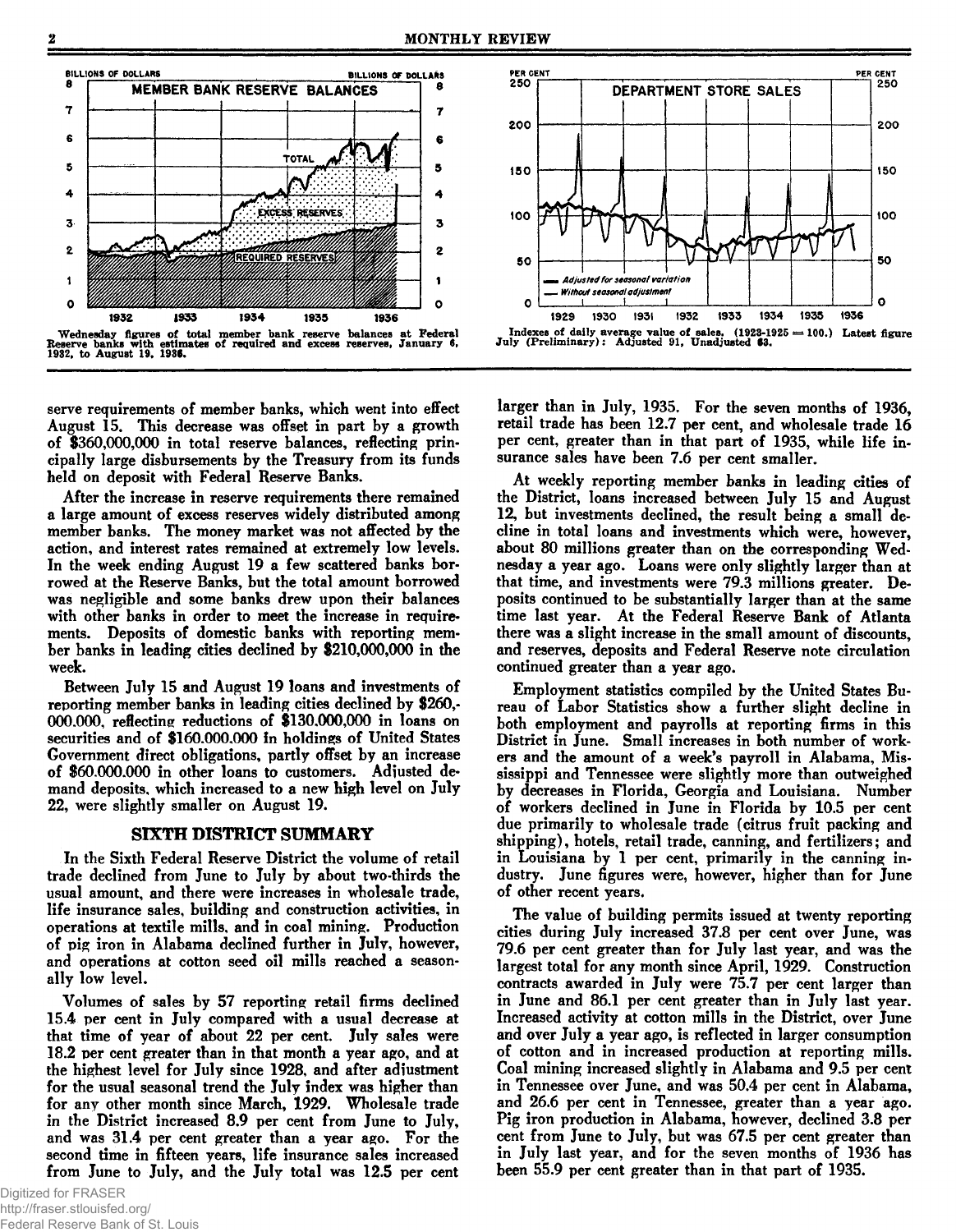| FEDERAL RESERVE BANK OF ATLANTA<br>(In Thousands of Dollars)                                                                                                                                                                                                                                                                                                                              |                                                                                                                    |                                                                                                               |                                                                                                                      |  |  |  |  |  |  |
|-------------------------------------------------------------------------------------------------------------------------------------------------------------------------------------------------------------------------------------------------------------------------------------------------------------------------------------------------------------------------------------------|--------------------------------------------------------------------------------------------------------------------|---------------------------------------------------------------------------------------------------------------|----------------------------------------------------------------------------------------------------------------------|--|--|--|--|--|--|
|                                                                                                                                                                                                                                                                                                                                                                                           | Aug. 12<br>1936                                                                                                    | July 15<br>1936                                                                                               | Aug. 14<br>1935                                                                                                      |  |  |  |  |  |  |
| <b>Bills Discounted:</b><br>Secured by Govt. Obligations.<br>All Other<br>Total Discounts<br>Bills Bought in Open Market<br>Industrial Advances<br>U.S. Securities<br>Total Bills and Securities<br>Total Reserves<br>Member Bank Reserve Account<br>U. S. Treasurer-Gen. Account.<br>Total Deposits<br>F. R. Notes in Actual Circulation<br>Commitments to Make Indus-<br>trial Advances | 30<br>5<br>42<br>72<br>108<br>706<br>98,356<br>99,242<br>229,792<br>124,240<br>17.770<br>147.101<br>174.831<br>283 | \$<br>21<br>21<br>108<br>723<br>98.356<br>99,208<br>230.523<br>117,498<br>22,464<br>145.554<br>176.915<br>287 | 30<br>ъ<br>131<br>161<br>169<br>1.071<br>94.214<br>95,615<br>150.653<br>99.945<br>2.192<br>106,160<br>132.626<br>620 |  |  |  |  |  |  |
|                                                                                                                                                                                                                                                                                                                                                                                           |                                                                                                                    |                                                                                                               |                                                                                                                      |  |  |  |  |  |  |

#### FINANCE

Reserve Total bills and securities held by the Federal Bank Reserve Bank of Atlanta increased slightly be-**Bank** Reserve Bank of Atlanta increased slightly be-<br>Credit tween July 15 and August 12, when they were tween July 15 and August 12, when they were 3.6 millions greater than on the corresponding

Wednesday of last year. Between mid-July and August 12 discounts increased slightly, although still negligible in amount, but there was a decline in industrial advances; in comparison with the corresponding report date a year ago holdings of United States securities on August 12 show an increase of 4.1 millions, but discounts, industrial advances and holdings of purchased bills were smaller.

Member banks' reserve accounts declined in the two weeks following July 15, but between July 29 and August 12 increased by 11 .5 millions of dollars to a new high level, and greater by 24.3 millions than on the corresponding Wednesday last year. Government deposits declined nearly 4.7 millions and were the smallest since the middle of March, but much larger than a year ago, and total deposits held by the bank were about 1.5 millions greater on August 12 than four weeks earlier and 40.9 millions greater than a year ago. Federal reserve notes of this bank's issue in actual circulation increased about twenty millions of dollars between the last Wednesday in May and the first Wednesday in July, principally because of the demand for currency in connection with the cashing of veterans' checks and adjusted service bonds, but declined 8.6 millions during the remainder of July and increased somewhat by August 12, when the total was 42.2 millions greater than a year ago. Total reserves held by the bank on August 12 were slightly less than on the first three Wednesdays in July, but were greater than on any other report dates, being 79.1 millions larger than on the same Wednesday last year. Principal items in the weekly statement are compared in an accompanying table.

Member In the four weeks' period from July 15 to Au-<br>Bank gust 12, total loans at 22 weekly reporting Bank gust 12, total loans at 22 weekly reporting<br>Credit member banks in leading cities of the Sixth member banks in leading cities of the Sixth District increased by \$1,899,000, but their investment holdings declined \$1,969,000, so that total loans and investments showed a net decrease of \$70,000. The total on August 12 was, however, about 80 millions greater than on the corresponding Wednesday in 1935. Loans on securities and holdings of purchased acceptances and commercial paper declined since July 15 but other classes of loans increased. Loans on securities were 3.2 millions, and those on real estate 3.4 millions greater than a year ago, but Other Loans were nearly 5.8 millions less.

Between the middle of July and August 12 holdings of United States direct obligations declined about 2.2 millions,

|                                                         | (In Thousands of Dollars)<br>Aug. 12<br>1936 | July 15<br>1936 | Aug. 14<br>1935 |
|---------------------------------------------------------|----------------------------------------------|-----------------|-----------------|
| Loans and Investments                                   | s<br>548,175                                 | S<br>548.245    | 468,194<br>S    |
| Loans-Total                                             | 221,890                                      | 219,991         | 221,212         |
| On Securities                                           | 59,501                                       | 59,989          | 56,259          |
| To Brokers and Dealers                                  | 5,377                                        | 7,198           | 4.427           |
| To Others<br>Real Estate Loans                          | 54.124                                       | 52,791          | 51.832          |
|                                                         | 23.523                                       | 23,369          | 20.126          |
| Acceptances and Com'l. Paper<br>Bought                  | 4,730                                        | 4.929           | 5,201           |
| Loans to Banks                                          | 1,572                                        | 967             | 1,294           |
| Other Loans                                             | 132,564                                      | 130,737         | 138.332         |
|                                                         |                                              |                 |                 |
| Investments—Total                                       | 326,285                                      | 328,254         | 246,982         |
| U.S. Govt. Direct Obligations                           | 206,734                                      | 208,931         | 152,353         |
| Obligations Guaranteed by                               |                                              |                 |                 |
|                                                         | 39,028                                       | 39,661          | 26,801          |
| Other Securities                                        | 80.523                                       | 79.662          | 67.828          |
| Reserve with F. R. Bank                                 | 72,806                                       | 67,007          | 56.997          |
| Cash in Vault                                           | 10.835                                       | 10.154          | 9.464           |
| Balances with domestic banks                            | 141,892                                      | 157, 196        | 125,069         |
| Demand Deposits—Adjusted                                | 306,075                                      | 305,154         | 267,411         |
| Time Deposits                                           | 176,728                                      | 177,147         | 171.545         |
| U. S. Govt. Deposits                                    | 51,511                                       | 51,303          | 19,760          |
| Inter-bank deposits: Domestic                           | 185,939                                      | 197.081         | 151,904         |
| Foreign                                                 | 1,234                                        | 1,078           | 1,075           |
| $\text{Borrowings} \dots \dots \dots \dots \dots \dots$ | .                                            | .               | 110             |

and holdings of guaranteed securities also declined somewhat, but holdings of Other Securities increased. All of these classes of investment securities were held in larger volume than at the same time last year, however, the increase in direct obligations being 54.4 millions, in guaranteed securities 12.2 millions, and in Other Securities 12.7 millions, the total increase being 79.3 millions.

Demand deposits-adjusted increased each Wednesday from the middle of July to July 29, but declined somewhat by August 12 but were 38.7 millions greater than a year ago. Balances maintained with correspondent banks, and those held for correspondent banks, declined from July 15 to August 12 but were substantially larger than at the same time last year. An accompanying table sets out a comparison of the principal items in the weekly report.

|                                                                  | DEBITS TO INDIVIDUAL ACCOUNTS*<br><b>July 1936</b>  | June 1936                                           | <b>July 1935</b>                                     |
|------------------------------------------------------------------|-----------------------------------------------------|-----------------------------------------------------|------------------------------------------------------|
| Alabama-4 Cities<br>Birmingham<br>Dothan<br>Mobile<br>Montgomery | £<br>124,653<br>71,758<br>2,259<br>30,847<br>19.789 | s<br>120,723<br>70,204<br>2.360<br>29,581<br>18.578 | 117.747<br>\$<br>68,971<br>1.768<br>26,494<br>20.514 |
| $Florida-4$ Cities                                               | 123,912                                             | 124,416                                             | 108,387                                              |
| Jacksonville                                                     | 63,764                                              | 61,957                                              | 59.372                                               |
| Miami                                                            | 29,262                                              | 31,218                                              | 21,818                                               |
| Pensacola                                                        | 7,963                                               | 8,001                                               | 6,586                                                |
| $Tampa \ldots \ldots \ldots \ldots$                              | 22,923                                              | 23.240                                              | 20.611                                               |
| Georgia-10 Cities                                                | 237,327                                             | 228,577                                             | 201,992                                              |
| Albany                                                           | 3,474                                               | 3,159                                               | 2,368                                                |
| Atlanta                                                          | 152,184                                             | 149,865                                             | 132,457                                              |
| Augusta                                                          | 17,389                                              | 15,217                                              | 14,459                                               |
| Brunswick                                                        | 2.492                                               | 2,212                                               | 2,116                                                |
| Columbus                                                         | 11,938                                              | 11,353                                              | 8,989                                                |
| Elberton                                                         | 958                                                 | 963                                                 | 717                                                  |
| Macon                                                            | 13,269                                              | 12,899                                              | 12,340                                               |
| Newnan                                                           | 2.363                                               | 2.049                                               | 1.760                                                |
| Savannah                                                         | 29.957                                              | 27.977                                              | 24.376                                               |
| Valdosta                                                         | 3,303                                               | 2.883                                               | 2,410                                                |
| Louisiana-New Orleans                                            | 190,540                                             | 187.104                                             | 171,565                                              |
| Mississippi-4 Cities                                             | 42.059                                              | 52.824                                              | 36.219                                               |
| Hattiesburg                                                      | 3,997                                               | 3,743                                               | 3,556                                                |
| Tackson                                                          | 23,402                                              | 33,291                                              | 20,180                                               |
| Meridian                                                         | 8.254                                               | 9.652                                               | 6.999                                                |
| Vicksburg                                                        | 6.406                                               | 6,138                                               | 5.484                                                |
| Tennessee-3 Cities                                               | 141.706                                             | 137,205                                             | 128,414                                              |
| Chattanooga                                                      | 38,197                                              | 36.270                                              | 31,320                                               |
| Knoxville                                                        | 24,731                                              | 22.790                                              | 20,973                                               |
| Nashville                                                        | 78,778                                              | 78.145                                              | 76,121                                               |
| Total-26 Cities                                                  | 860,197                                             | 850,849                                             | \$                                                   |
|                                                                  | s.                                                  | s                                                   | 764,324                                              |

♦Monthly totals are derived from weekly reports by prorating figures for those weeks which do not fall entirely within a single calendar month.  $\overline{r}$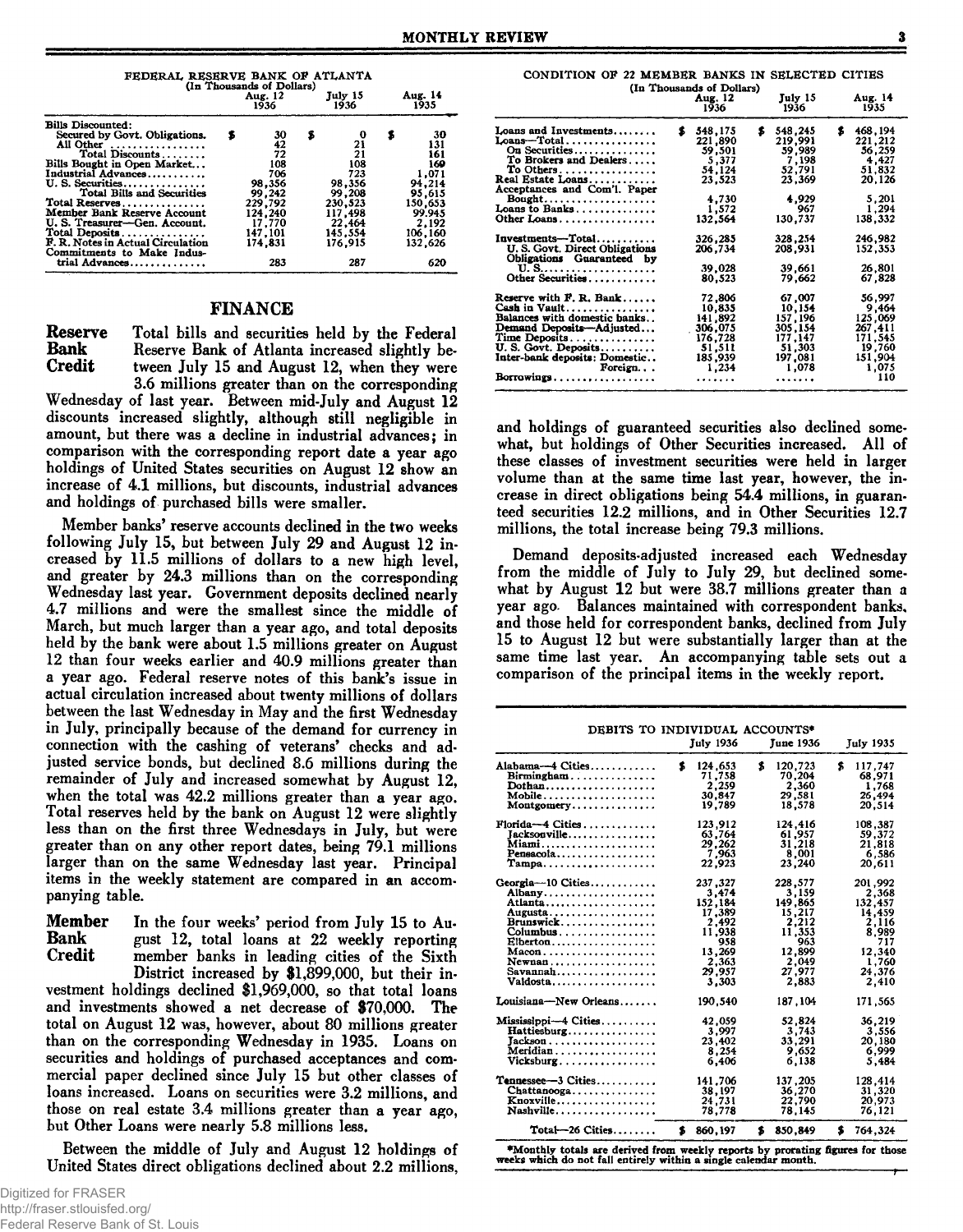Following the interest period at mid-year, savings deposits at 57 banks located throughout the District declined nine-tenths of one per cent in July, but averaged 2.4 per cent greater than at the close of July last year.

Debits to individual accounts at 26 clearing house centers of the District increased 1.1 per cent in July over June, and were 12.4 per cent larger than in July a year ago.

#### AGRICULTURE

The August 1 crop report by the United States Department of Agriculture indicates a further material decline in crop prospects in July. It states: " As a result there will probably be light supplies of a number of important food crops and, irrespective of weather conditions during the remainder of the season, there will be a shortage of grain that will necessitate rather heaving marketings of grainconsuming livestock . . . In a fourth of the States, pastures were the poorest on record for August 1 and for the country as a whole they were almost as poor as in August, 1934 . . . The extremely hot weather and drought which prevailed during July over nearly the whole central area stretching from Central Ohio to the Rockies in Montana and southward to the Cotton Belt reduced prospects for com to 1,439,135,000 bushels. " Production of oats is estimated at 771,703,000 bushels, barley at 145,000,000, grain sorghums at 81,588,000 bushels, and tame hay at 61,853,000 tons. These figures represent declines of 35.5 per cent in oats, 48.6 per cent in barley, 16.4 per cent in grain sorghums and 18.8 per cent in tame hay, compared with 1935 production." The report further states that "August 1 prospects indicated light crops of wheat, rye, buckwheat, beans, potatoes, several commercial truck crops and canning vegetables, and the principal fruits, except pears and citrus. About average crops of rice and sweet potatoes are expected . . . Cotton, unlike most other crops, was favored by weather conditions during July and less than usual damage from the boll weevil is probable.

Weather conditions in the Sixth District were generally favorable during July, although extremely high temperatures were reported in some sections. Rains during July and early August appear to have been sufficient in most sections to relieve the drought. The August 1 estimates indicate improvement in wheat prospects in Tennessee, and in corn in Alabama, Louisiana, Mississippi and Tennessee, and in hay, sweet potatoes, rice and fruits. Compared with 1935 production, this year's crops of wheat, pears, grapes and rice, and of oranges in Florida, are expected to increase, but other important crops show declines, some of them substantial. Comparisons of August 1 estimates with 1935 production of some of the principal crops in this District are shown in the table.

| SIXTH DISTRICT |
|----------------|
| 888 B.J.L.I    |

|                                                          | .000 Omitted<br>Aug. 1, 1936<br><b>Estimate</b> | 1935<br>Production | Percent<br><b>Change</b> |
|----------------------------------------------------------|-------------------------------------------------|--------------------|--------------------------|
| Corn. bushels                                            | 149.791                                         | 171.898            | $-12.9$                  |
| Wheat. bushels                                           | 6.157                                           | 5.587              | $+10.2$                  |
| Oats, bushels                                            | 9.180                                           | 10.644             | $-13.8$                  |
| Tame Hay, tons                                           | 2,109                                           | 2,572              | $-18.0$                  |
| Tobacco, $\text{lbs} \ldots \ldots \ldots \ldots \ldots$ | 142,668                                         | 147,469            | $-3.3$                   |
| White Potatoes                                           | 9.533                                           | 12,042             | $-20.8$                  |

The estimated production of sugar cane in Louisiana declined from  $4,957,000$  tons on July 1 to 3,860,000 tons a month later, and is 5.6 per cent smaller than last year's production. The estimate of rice in Louisiana increased

|                                                                        | COTTON PRODUCTION-Bales<br>Aug. 1, 1936<br><b>Estimate</b>        | 1935<br>Production                                                  | Percent<br><b>Change</b>                                    |
|------------------------------------------------------------------------|-------------------------------------------------------------------|---------------------------------------------------------------------|-------------------------------------------------------------|
| Alabama<br>Florida<br>Georgia<br>Louisiana<br>Mississippi<br>Tennessee | 1,065,000<br>30,000<br>910,000<br>678,000<br>1.710.000<br>403,000 | 1.059.000<br>31,000<br>1,059,000<br>556,000<br>1,259,000<br>317,000 | $+0.6$<br>$-3.2$<br>$-14.1$<br>$+21.9$<br>$\frac{1}{27}$ .8 |
| Total-Six States<br>United States                                      | 4,796,000<br>12,481,000                                           | 4,281,000<br>10.638.000                                             | $+12.0$<br>$+17.3$                                          |

SUGAR MOVEMENT—NEW ORLEANS—Pounds

|                                               | Raw Sugar<br><b>July 1936</b>          | <b>June 1936</b> | <b>July 1935</b> |
|-----------------------------------------------|----------------------------------------|------------------|------------------|
| Receipts                                      | 84.830.571                             | 92,041.824       | 75,450,267       |
| Meltings                                      | 81,051,498                             | 88,832,982       | 99, 239, 021     |
| Stocks                                        | 65.146.349                             | 65.879.518       | 92,828,489       |
|                                               | Refined Sugar                          |                  |                  |
| Shipments                                     | 77.532.153                             | 81,924,603       | 89,734,376       |
| Stocks                                        | 29.188.141                             | 31,353,891       | 25.757.934       |
|                                               | RICE MOVEMENT                          |                  |                  |
|                                               | (Rice Millers' Association Statistics) |                  |                  |
|                                               | July                                   | Aug.-July Incl.  |                  |
| Receipts of Rough Rice*                       |                                        |                  |                  |
| Season 1935-36                                | 20,248                                 | 8,006,497        |                  |
| Season 1934-35                                | 13.665                                 | 7.781.799        |                  |
| Distribution of Milled Rice**                 |                                        |                  |                  |
| Season 1935-36                                | 287,233                                | 8,556,944        |                  |
| Season 1934-35                                | 269,969                                | 9,325,746        |                  |
|                                               | Rough <sup>®</sup>                     | <b>Milled**</b>  |                  |
| Stocks:                                       |                                        |                  |                  |
| July 31, 1936                                 | 71,369                                 |                  | 271,010          |
| July 31, 1935.                                | 51.384                                 |                  | 331,816          |
| * Barrels of 162 lbs. ** Pockets of 100 lbs.  |                                        |                  |                  |
| RECEIPTS FROM SALE OF PRINCIPAL FARM PRODUCTS | (In Thousands of Dollars)              |                  |                  |

|                                                                        | (In Thousands of Dollars)<br>June<br>1936          | Mav<br>1936                                         |   | Tune<br>1935                                       | 1936                                                     | January-June Incl.<br>1935                                 |
|------------------------------------------------------------------------|----------------------------------------------------|-----------------------------------------------------|---|----------------------------------------------------|----------------------------------------------------------|------------------------------------------------------------|
| Alabama<br>Florida<br>Georgia<br>Louisiana<br>Mississippi<br>Tennessee | 5.811<br>3.334<br>7.338<br>4.816<br>5.910<br>7.607 | 7.235<br>10.410<br>5.297<br>5.957<br>4.531<br>6,117 | Б | 3,869<br>3.646<br>5.549<br>3,238<br>4.616<br>6,583 | 36.194<br>72,305<br>36.298<br>28,560<br>34.935<br>42.896 | \$32,607<br>60.647<br>33,009<br>26.496<br>31,223<br>43,662 |
| $Total$                                                                | $$34,816$ \$ 39,547                                |                                                     |   | \$ 27,501                                          | \$251.188                                                | \$227.644                                                  |

from  $15,998,000$  bushels in July to  $17,261,000$  bushels on August 1, larger by 6.5 per cent than the 1935 crop. No change was indicated in the estimates for oranges and grapefruit in Florida, which continued at 17.7 millions boxes for oranges and 11.5 million boxes for grapefruit.

Cotton The first estimate by the U. S. Department of Agriculture of the 1936 cotton crop indicates the production of 12,481,000 bales, an increase of 17.3 per cent over the 1935 crop. Decreases are, however, indicated for Georgia and Florida, and while the total for the six states located wholly or partly in the Sixth District shows an increase of 12 per cent over last year's crop, the larger part of the increase is in Mississippi, Tennessee and Louisiana which are situated partly in other districts.

#### TRADE

Retail The volume of retail trade in the Sixth District Trade declined considerably less than usual from June to

July. Stock turnover and the collection ratio also declined somewhat, but sales, stocks and collections continue at higher levels than a year ago.

Department store sales in July were 15.4 per cent smaller than in June but 18.2 per cent greater than in July, 1935, and the unadjusted index of July sales was the highest for that month since 1928. After adjustment for the usual seasonal changes, daily average sales of reporting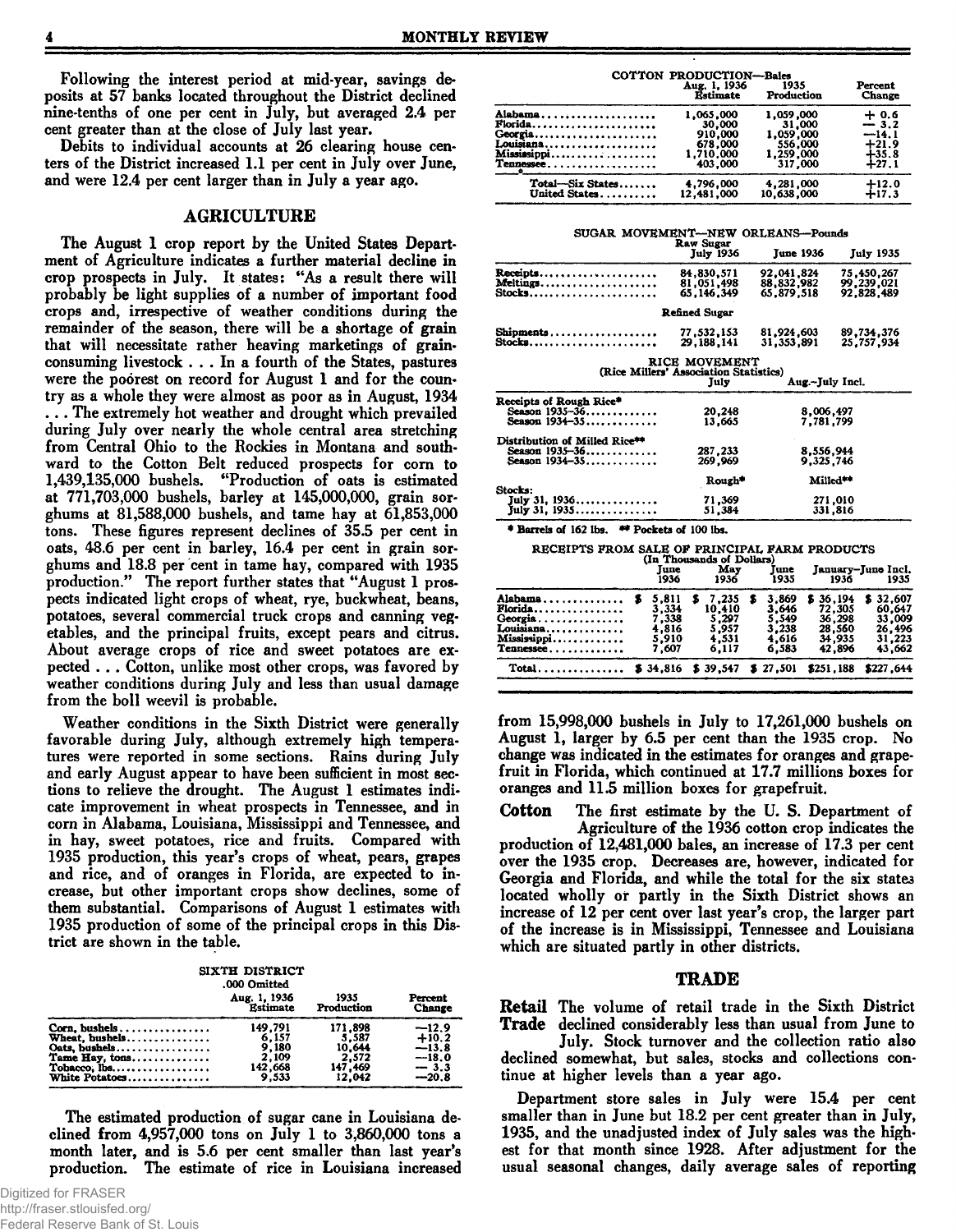|  | RETAIL TRADE IN THE SIXTH DISTRICT DURING JULY 1936     |  |  |
|--|---------------------------------------------------------|--|--|
|  | Based on confidential reports from 57 department stores |  |  |
|  |                                                         |  |  |

|                                   |                                       |                                                                                                                                                               | July 31, 1936                                                                                                                 |                             |                   | <b>STOCK TURNOVER</b>     |                      |                                         | <b>COLLECTION RATIO</b> |                              |
|-----------------------------------|---------------------------------------|---------------------------------------------------------------------------------------------------------------------------------------------------------------|-------------------------------------------------------------------------------------------------------------------------------|-----------------------------|-------------------|---------------------------|----------------------|-----------------------------------------|-------------------------|------------------------------|
| with:<br>Same month<br>a year ago | date with<br>Same period<br>last vear | with:<br>Same month<br>a vear ago                                                                                                                             | Previous<br>Month                                                                                                             | 1936                        | 1935              | 1936                      | 1935                 | July<br>1936                            | June<br>1936            | July<br>1935                 |
| $+13.8$<br>$+34.7$                | $+10.8$<br>$+26.0$                    | $+7.4$<br>$+22.2$                                                                                                                                             | $+1.2$<br>$-6.1$                                                                                                              | .34<br>.24                  | .31<br>.23        | 2.58<br>1.80              | 2.47<br>1.82         | 27.1<br>33.8                            | 29.9<br>38.3            | 26.4<br>32.3                 |
| $+4.4$<br>$+47.8$                 | $+4.1$<br>$+16.7$                     | $+10.0$<br>$-5.1$                                                                                                                                             | $-2.1$<br>$-8.6$                                                                                                              | .23<br>.23                  | .24<br>. 15       | 1.82<br>1.48              | 1.92<br>1.27         | 29.9<br>$\cdots$                        | 31.3<br>$\cdots$        | 29.3<br>                     |
| $+8.4$                            | $+11.6$                               | $-0.5$                                                                                                                                                        | $-12.4$                                                                                                                       | .23                         | $\cdots$          | 1.89                      | $\cdots$             | $\cdots$<br>$\cdots$                    | $\cdots$<br>$\cdots$    | $\cdots$<br>$\cdots$<br>29.3 |
| $+16.0$                           | $+15.9$                               | $-1.9$                                                                                                                                                        | $-9.8$                                                                                                                        | .31                         | .26               | 2.12                      | 1.75                 | 40.1                                    | 40.1                    | 38.0<br>28.9                 |
| $+18.2$                           | $+12.7$                               | $+3.7$                                                                                                                                                        | $-6.1$                                                                                                                        | .28                         | .24               | 2.09                      | 1.91                 | 32.1                                    | 33.1                    | 30.1                         |
|                                   | $+20.4$<br>$+11.2$<br>$+14.7$         | Previous<br>Month<br>$-16.4$<br>$-13.0$<br>$-27.2$<br>$-6.3$<br>$+10.7$<br>$-10.1$<br>$-22.9$<br>$-18.0$<br>$+8.7$<br>$-15.0$<br>$-16.8$<br>$+7.0$<br>$-15.4$ | $-3.6$<br>$-7.0$<br>$+2.6$<br>The rate of stock turnover is the ratio of sales during given period to average stocks on hand. | $-2.3$<br>$-7.8$<br>$-10.1$ | .30<br>.28<br>.21 | July<br>.24<br>.20<br>.20 | 2.90<br>2.37<br>1.65 | Jan.-July Incl.<br>2.59<br>1.65<br>1.71 | 29.5<br>32.9            | 29.1<br>31.6                 |

firms rose from 102.6 per cent of the 1923-25 average in June to 111.3 per cent in July, the highest for any month since March, 1929. Total sales during the seven months of 1936 through July have been 12.7 per cent greater than in that part of last year. Stocks of merchandise on hand at the close of July were 6.1 per cent smaller than a month earlier, but 3.7 per cent greater than a year ago, and the rate of stock turnover was higher for July, and for the seven months of 1936, than during those periods last year. The collection ration declined from 33.1 per cent in June to 32.1 per cent in July, and compares with 30.1 per cent<br>for July last year. The ratio for regular accounts for July was 36.6 per cent, and for installment accounts 14.4 per cent.

and due at the beginning of the month which were collected during the month.

Percentage comparisons in the table are based upon figures reported in actual dollar amounts and make no allowance for changes in price levels. Index numbers on page 8 are based upon reports from a smaller number of firms whose figures have been reported over a long period of years.

A statement by the United States Department of Commerce indicates that daily average sales of general merchandise in small towns and rural areas of the South declined only 1 per cent from May to June, and were  $15\frac{1}{2}$ per cent greater than a year earlier, compared with an increase of  $12\frac{1}{2}$  per cent for the country as a whole.

Life Sales of life insurance in the six states of this **Insurance** District increased 4.6 per cent from June to July and were 12.5 per cent greater than in

July a year ago, and the largest for that month since 1931. Only once before in recent years (in 1933) has an increase been reported from June to July. For the seven months of the year, however, sales in these six states have been 7.6 per cent less than in that part of 1935. Figures compared in the table are from those compiled by the Life Insurance Sales Research Bureau.

|                                                                                                         |                                                    |   | (In Thousands of Dollars)                          |   |                                                    |                                                            |                                                            |
|---------------------------------------------------------------------------------------------------------|----------------------------------------------------|---|----------------------------------------------------|---|----------------------------------------------------|------------------------------------------------------------|------------------------------------------------------------|
|                                                                                                         | July<br>1936                                       |   | Tune<br>1936                                       |   | July<br>1935                                       | 1936                                                       | Jan. to July Incl.<br>1935                                 |
| Alabama<br>Florida<br>Georgia<br>Louisiana<br>Mississippi<br>$T$ ennessee $\ldots \ldots \ldots \ldots$ | 3,900<br>5.035<br>6.687<br>5.032<br>2,251<br>6.124 | ъ | 3.680<br>5.467<br>5,919<br>4.918<br>2.578<br>5,198 | 8 | 3.372<br>4.839<br>6.087<br>4.258<br>2.178<br>5.077 | \$23.514<br>34,496<br>41.765<br>31.956<br>15,670<br>36.817 | \$28,198<br>33.256<br>46.823<br>35,994<br>15,783<br>39,396 |
| $Total$<br>United States                                                                                | \$29,029<br>512.738                                |   | \$27.760<br>532.994                                |   | \$25,811                                           | \$184,218<br>483,491 3,519,993 3,738,987                   | \$199.450                                                  |

Wholesale Wholesale trade in the District increased 8.9 **Trade** per cent from June to July, and was 31.4 per cent greater in dollar volume than in July last year. The 8.9 per cent increase over June compares with an increase of 2.9 per cent at that time a year ago. The index number for July, 72.4 per cent of the 1923-25 average, is the highest for that month since 1929. For the seven months of 1936 sales by reporting firms have been 16 per cent greater than in that part of 1935. Reported figures for the month are compared in the table, and index numbers appear on page 8.

WHOLESALE TRADE IN SIXTH DISTRICT-JULY 1936<br>Based on confidential reports from 79 firms

|                              |               | Percentage Comparisons |                    |                                   |  |  |  |  |
|------------------------------|---------------|------------------------|--------------------|-----------------------------------|--|--|--|--|
|                              | Number        |                        | July 1936<br>with: | Jan-July, Incl.<br>1936 with same |  |  |  |  |
|                              | of firms      | <b>June 1936</b>       |                    | July 1935 period last year        |  |  |  |  |
| All Lines Combined:          |               |                        |                    |                                   |  |  |  |  |
| $Sales$                      | 79            | $+8.9$                 | $+31.4$            | $+16.0$                           |  |  |  |  |
|                              | 26            | $+1.0$                 | $+5.8$             |                                   |  |  |  |  |
| Groceries:                   |               |                        |                    |                                   |  |  |  |  |
| $Sales \ldots \ldots \ldots$ | 18            | $+11.6$                | $+19.1$            | $+3.8$                            |  |  |  |  |
| Tacksonville                 |               | $+20.6$                | $+8.4$             | $-3.8$                            |  |  |  |  |
| New Orleans                  |               | $+18.0$                | $+20.4$            | $-0.8$                            |  |  |  |  |
| $V$ icksburg                 | 3<br>3<br>3   | $+4.0$                 | $+23.9$            | $+19.3$                           |  |  |  |  |
| Other Cities                 | 9             | $+7.3$                 | $+20.8$            | $+4.8$                            |  |  |  |  |
| Drv Goods:                   |               |                        |                    |                                   |  |  |  |  |
| $Sales$                      | 14            | $+21.0$                | $+31.2$            | $+9.5$                            |  |  |  |  |
| Nashville                    | 3             | $+27.3$                | $+37.6$            | $+3.9$                            |  |  |  |  |
| Other Cities                 | 11            | $+19.6$                | $+29.7$            | $+11.2$                           |  |  |  |  |
| Stocks                       | 7             | $+5.5$                 | $-4.6$             |                                   |  |  |  |  |
| Hardware:                    |               |                        |                    |                                   |  |  |  |  |
| Sales                        | 25            | $+ 6.7$                | $+27.9$            | $+20.0$                           |  |  |  |  |
| Nashville                    | 3             | $-4.0$                 | $+12.7$            | $+ 5.1$                           |  |  |  |  |
| New Orleans                  | 5             | $-2.7$                 | $+30.6$            | $+35.6$                           |  |  |  |  |
| Other Cities                 | 17            | $+15.1$                | $+29.0$            |                                   |  |  |  |  |
| $Stocks$                     | 9             | $-0.7$                 | $+1.1$             | $+15.2$                           |  |  |  |  |
| Furniture:                   |               |                        |                    |                                   |  |  |  |  |
|                              | 7             | $-1.0$                 | $+75.1$            | $+34.0$                           |  |  |  |  |
| Sales                        |               | $+4.8$                 | $+78.5$            | $+24.9$                           |  |  |  |  |
| Atlanta                      | $\frac{3}{4}$ |                        |                    |                                   |  |  |  |  |
| Other Cities                 | 5             | $-2.4$                 | $+74.2$            | $+36.4$                           |  |  |  |  |
| Stocks                       |               | $+7.1$                 | $+9.6$             | .                                 |  |  |  |  |
| Electrical Supplies:         |               |                        |                    |                                   |  |  |  |  |
| Sales                        | 3             | $-0.6$                 | $+115.1$           | $+51.1$                           |  |  |  |  |
| Drugs:                       | 7             |                        |                    |                                   |  |  |  |  |
| Sales                        |               | $+9.1$                 | $+16.5$            | $+12.7$                           |  |  |  |  |
| Stationery:                  | 3             | $-7.5$                 |                    |                                   |  |  |  |  |
| Sales                        |               |                        | $+23.6$            | $+13.1$                           |  |  |  |  |

|           | COLLECTION RATIO* |              |              |
|-----------|-------------------|--------------|--------------|
|           | July<br>1936      | June<br>1936 | July<br>1935 |
| Groceries | 78.4              | 72.5         | 69.2         |
| Dry Goods | 37.1              | 34.7         | 35.0         |
| Hardware  | 50.1              | 41.7         | 35.5         |
| Furniture | 43.5              | 38.7         | 38.4         |
| Total     |                   |              |              |

\* The collection ratio is the percentage of accounts and notes receivable out-<br>standing at the beginning of the month which were collected during the month.

#### **INDUSTRY**

The value of building permits issued at twenty reporting cities in the Sixth District for the construction of buildings within their corporate limits increased 37.8 per cent from June to July, and exceeded the total for July last year by 79.6 per cent. Of these twenty cities, eleven reported increases over June, and twelve reported amounts larger than for July, 1935. The total of a little more than eight millions of dollars for July is the largest for any month since April, 1929. The cumulated total of \$37,522,951 for the first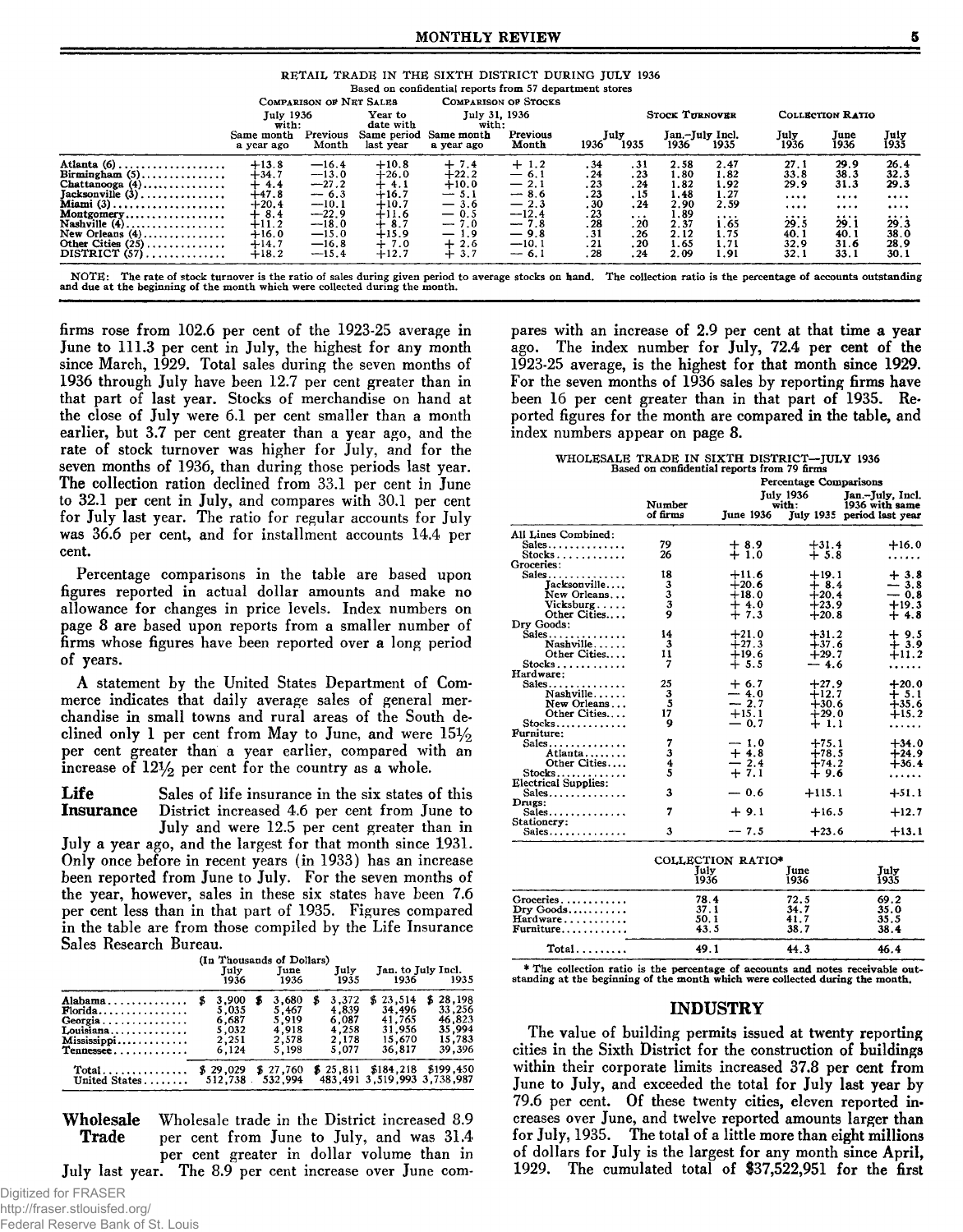|                                       | BUILDING PERMITS—JULY |                |                                 |               |                                  |
|---------------------------------------|-----------------------|----------------|---------------------------------|---------------|----------------------------------|
|                                       | 1936                  | Number<br>1935 | 1936                            | Value<br>1935 | Percentage<br>Change in<br>Value |
| Alabama                               |                       |                |                                 |               |                                  |
| Anniston                              | 37                    | 41             | 24,185<br>ж                     | S<br>77.397   | — 68.8                           |
| $\text{Birmingham} \dots \dots \dots$ | 362                   | 314            | 247.905                         | 216,067       | $+14.7$                          |
| Mobile                                | 43                    | 61             | 78.014                          | 35.225        | $+121.5$                         |
| Montgomery                            | 176                   | 151            | 107,575                         | 465.671       | $-76.9$                          |
| <b>Florida</b>                        |                       |                |                                 |               |                                  |
| Jacksonville                          | 593                   | 507            | 296.613                         | 360,240       | $-17.7$                          |
| Miami <b>.</b> .                      | 850                   | 533            | 1.245.351                       | 476.147       | $+161.5$                         |
| Miami Beach                           | 126                   | 88             | 2,238,937                       | 1.028.138     | +117.8                           |
| Orlando                               | 75                    | 95             | 90,477                          | 272,385       | $-66.8$                          |
| Tampa                                 | 262                   | 202            | 84.425                          | 286,145       | $-70.5$                          |
| Georgia                               |                       |                |                                 |               |                                  |
| . Atlanta                             | 242                   | 320            | 391,551                         | 219.307       | $+78.5$                          |
| Augusta                               | 34                    | 59             | 27,285                          | 104.676       | $-73.9$                          |
| Columbus                              | 84                    | 96             | 93,721                          | 113,331       | $-17.3$                          |
| $Macon$                               | 147                   | 186            | 71,868                          | 60,909        | $+18.0$                          |
| Savannah                              | 43                    | 28             | 112,266                         | 28,810        | $+289.7$                         |
| Louisiana                             |                       |                |                                 |               |                                  |
| New Orleans                           | 223                   | 92             | 666.789                         | 198.153       | $+236.5$                         |
| Alexandria                            | 53                    | 64             | 52,564                          | 39,078        | $+34.5$                          |
| Tennessee                             |                       |                |                                 |               |                                  |
| Chattanooga                           | 388                   | 363            | 149.180                         | 104,290       | $+43.0$                          |
| Johnson City                          | 8                     | 3              | 3.463                           | 8,300         | $-58.3$                          |
| Knoxville                             | 142                   | 67             | 442.110                         | 57,483        | $+669.1$                         |
| Nashville                             | 256                   | 121            | 1,671.827                       | 3,556,633     | $+370.1$                         |
| $Total=20$ Cities                     | 4.144                 |                | 3,390 \$ 8,096,106 \$ 4,507,385 |               | $+79.6$                          |

seven months of 1936 is greater by 73.5 per cent than the total for the corresponding part of 1935, and is larger than for that part of any other year since 1929. Figures for the month are compared in an accompanying table.

The value of building and construction contracts awarded in the Sixth District, according to statistics compiled by the F.W.Dodge Corporation and subdivided into district totals by the Division of Research and Statistics of the Board of Governors of the Federal Reserve System, increased 75.7 per cent from June to July, and was 86.1 per cent greater than in July last year. Residential contracts declined 5.5 per cent compared with June, while other contracts more than doubled. The July total is the largest for any month since November, 1933, and except for that month, since May, 1930. State totals, shown in the table, increased from June to July except in Georgia and Tennessee, and were larger than a year ago except in Georgia.

Total awards in the 37 states east of the Rocky Mountains increased 26.5 per cent, non-residential awards 21.6 per cent, and contracts for public works and utilities 57.5 per cent, from June to July, while residential awards declined 2.1 per cent.

Press reports indicate that there was a falling off in the demand for lumber during the latter part of July, but that prices with a few scattered exceptions are being well maintained. Production, orders and shipments during the first half of 1936 are reported to be the largest for that period since 1930. For the six weeks period ending August 8, weekly statements of the Southern Pine Association for

| BUILDING AND CONSTRUCTION CONTRACTS AWARDED<br>(F. W. Dodge Corporation figures)<br>July 1936 June 1936<br><b>July 1935</b> |                                                  |                                                  |                                     |  |  |  |  |
|-----------------------------------------------------------------------------------------------------------------------------|--------------------------------------------------|--------------------------------------------------|-------------------------------------|--|--|--|--|
| Sixth District-Total \$<br>Residential                                                                                      | 33,311,800 \$<br>7.226.200                       | 18.962.363*<br>7.648.493*                        | 17,895,902<br>s<br>4.011.481        |  |  |  |  |
| All Others<br>State Totals:                                                                                                 | 26,085,600                                       | 11.313.870*                                      | 13,884,421<br>1,819,300             |  |  |  |  |
| Alabama<br>Florida<br>Georgia                                                                                               | 7.029.800<br>7.779.400<br>3.629.600<br>5,403,000 | 2,474,000<br>6.011.100<br>4,702,800<br>2,167,100 | 5,096,500<br>7.377.500<br>2.044.200 |  |  |  |  |
| Louisiana<br>Mississippi<br>Tennessee                                                                                       | 7,696,700<br>7,923,700                           | 4.237.900<br>12,768,500                          | 716,800<br>2.111.500                |  |  |  |  |

\* June figures for Sixth District revised.

Digitized for FRASER

http://fraser.stlouisfed.org/

identical mills indicate that orders averaged 11.6 per cent, shipments 5.3 per cent and production 12.5 per cent greater than in that period last year, while unfilled orders averaged 17.6 per cent smaller.

Consumption of cotton by American mills during the cotton year which ended July 31, amounted to 6,348,423 bales, an increase of 987,556 bales, or 18.4 per cent, over consumption in the previous season, and the largest total since the 1928-29 cotton crop. Consumption in the cotton<br>states totaled 5,334,284 bales, 23.9 per cent larger than in the previous year, and the total in other states was 1,014,139 bales, smaller by 3.9 per cent than in the 1934-1935 year, and smaller than for any other recent year except 1931-32. Consumption in the cotton states accounted for 84 per cent of the total, compared with 80.3 per cent for the previous season. Total exports of cotton during the 1935-36 season amounted to 5,792,566 bales, larger by 20.9 per cent than in the previous season but smaller than in any other cotton year since 1923-24.

July consumption of cotton increased 8.4 per cent over that in June, was 54.4 per cent greater than a year ago and the largest monthly total since June, 1933. The increase in the cotton states over June was 7.4 per cent and in other states 14 per cent, and the increase over July last year in the cotton states was 56.9 per cent, and in other states 42.8 per cent.

Exports of cotton in July amounted to only 156,262 bales, the smallest total for any month since August, 1920. Total consumption and exports during the 1935-36 season were 12,140,989 bales, larger by 19.6 per cent than in the previous season.

Stocks of cotton held by consuming establishments and in public storage and at compresses at the close of July were 12.5 per cent smaller than a month earlier and 26.1 per cent less than a year ago. Spindles active in July increased slightly over June in the cotton states, but declined in other states, and show an increase of 5.4 per cent over July last year in the cotton states, but a decrease of 15.6 per cent in other states. Census Bureau figures are compared in the table.

Consumption of cotton during July amounted in Georgia to 117,769 bales, in Alabama 63,410 bales, and in Tennessee 15,247 bales, the total of 196,426 bales being 8.8 per cent larger than for June and 53.7 per cent greater than in July last year. In only three months during the past nineteen cotton years has this July total been exceeded, in January of this year, and in May and June, 1933. The cumulated total of 2,070,700 bales for the cotton year ending

COTTON CONSUMPTION, EXPORTS, STOCKS AND ACTIVE SPINDLES United States-Bales

|                                                         | <b>Umrega Otacco</b> Deseg<br><b>July 1936</b> | <b>June 1936</b> | <b>July 1935</b> |
|---------------------------------------------------------|------------------------------------------------|------------------|------------------|
| Cotton Consumed                                         | 603,203                                        | 556.323          | 390.712          |
|                                                         | 4.822.185                                      | 5,512,823        | 6.528,477        |
| In Consuming Establishments<br>In Public Storage and at | 898.084                                        | 987.112          | 788,989          |
| $Compresses \ldots \ldots$                              | 3.924.101                                      | 4.525.711        | 5.739.488        |
| Exports                                                 | 156.262                                        | 287,336          | 279.822          |
| Active Spindles-Number                                  | 22,249,572                                     | 22,957,322       | 22,311,970       |
|                                                         | COTTON GROWING STATES-Bales                    |                  |                  |
| Cotton Consumed                                         | 504.321                                        | 469.617          | 321,470          |
| $Stocks.$                                               | 4.588.287                                      | 5,267,868        | 6.191.111        |
| In Consuming Establishments<br>In Public Storage and at | 708,131                                        | 805,748          | 596,479          |
| Compresses                                              | 3,880,156                                      | 4.462.120        | 5,594,632        |
| Active Spindles-Number                                  | 17.145.596                                     | 16.983.252       | 16,265,212       |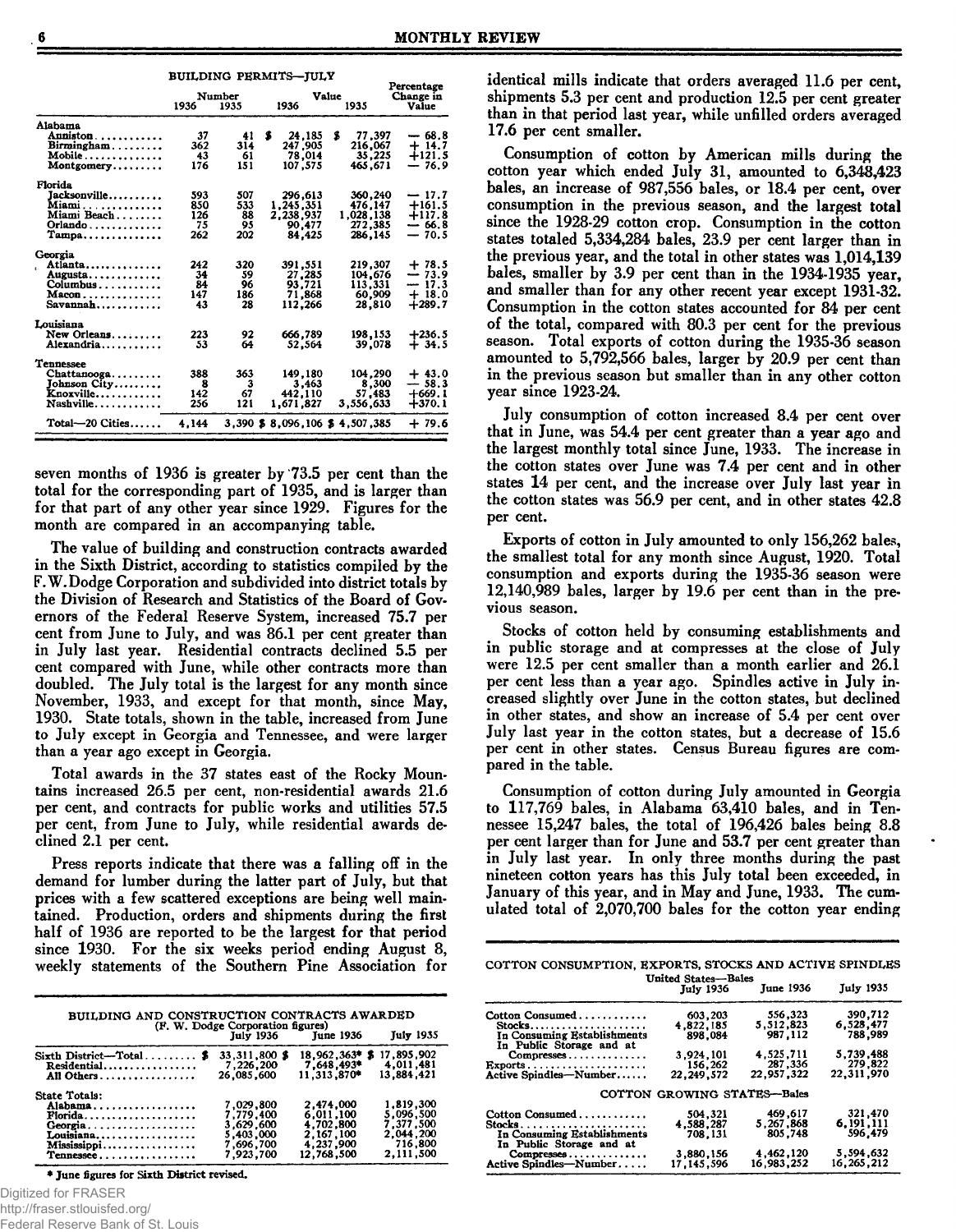with July was 27 per cent greater than in the previous season, and larger than for any other year.

Confidential reports from cotton mills in this District show increases in shipments, production and employment. Production, shipments, orders, unfilled orders and employment were well above the level in July a year ago but stocks on hand were considerably smaller.

Operations at cotton seed oil mills in this District declined further in July to the lowest level of the season, as they usually do. Crushings of seed, and production, were smaller than in any other month for which comparable figures are available. For the twelve-month period ending with July, however, receipts of seed have been 6.6 per cent, and crushings 7.8 per cent, greater than in the previous season, and output of the principal cotton seed products has shown increases of 4 per cent in crude oil, 10.4 per cent in cake and meal, 8.4 per cent in hulls and 9.6 per cent in linters, over production during the 1934-35 season. Stocks of seed at the mills at the close of the season were substantially smaller than a year earlier, and although mill supplies of crude oil were larger than a year ago, stocks of other principal commodities were smaller. Totals for the country as a whole also show increases for the season in receipts and crushings of seed, and in production, and decreases in stocks. Census Bureau figures for the District, and for the country, are compared in an accompanying table.

Total production of electric power for public use in the six states located wholly or partly in the Sixth District declined slightly from May to June, because of the shorter month, but was 19.1 per cent greater than in June last year. The May total for these states is the largest on record. Daily average production, however, recorded an increase of 3.1 per cent from May to June when it was greater than at any other time. Reflecting the effects of dry weather, production in June by use of water power accounted for 51.9 per cent of the total, compared with 65.9 per cent in May, and 65.6 per cent in June a year ago. For the first half of 1936 total production was 17.9 per cent greater than in that part of 1935, and production by use of water power accounted for 63.4 per cent of the total, compared with 67.2 per cent a year ago.

Preliminary statistics compiled by the United States Bureau of Mines indicate that bituminous coal production in the United States increased 9.6 per cent from June to July, when it totaled 32,113,000 tons, and was 43.8 per cent greater than in July, 1935. In the first seven months of

|                               |                   |                                | COTTON SEED AND COTTON SEED PRODUCTS |                                                 |
|-------------------------------|-------------------|--------------------------------|--------------------------------------|-------------------------------------------------|
|                               |                   | Sixth District*                |                                      | <b>United States</b>                            |
|                               | Aug. 1<br>1935–36 | to $\text{Iulv} 31$<br>1934–35 | Aug. 1<br>1935–36                    | to<br>July 31<br>1934-35                        |
| Cotton Seed—Tons:             |                   |                                |                                      |                                                 |
| Received at Mills             | 1,423,054         | 1.335,573                      | 3,742,122                            | 3,418,135                                       |
| Crushed                       | 1,463,365         | 1,357,972                      | 3,813,935                            | 3,549,891                                       |
| On Hand July $31$             | 5.212             | 45.533                         | 17.762                               | 89,575                                          |
| <b>Production:</b>            |                   |                                |                                      |                                                 |
| $Crude$ Oil, $1bs$            | 460,410,697       |                                |                                      | 442, 543, 506 1, 163, 055, 575 1, 108, 582, 294 |
| Cake and Meal, tons           | 655.894           | 593.881                        | 1,737,950                            | 1,614,345                                       |
| Hulls, tons                   | 387.545           | 357.421                        | 987,416                              | 913,039                                         |
| Linters, bales                | 332,207           | 303.060                        | 873.907                              | 805,083                                         |
| Stocks at Mills, July 31:     |                   |                                |                                      |                                                 |
| Crude Oil, Ibs                | 4,442,530**       | $1.956.081**$                  | 8,456,614                            | 10,885,604                                      |
| Cake and Meal, tons           | 35.407            | 90.842                         | 68,905                               | 198,367                                         |
| $Hulls, tons, \ldots, \ldots$ | 5,887             | 31.327                         | 26,278                               | 76,604                                          |
| Linters, bales                | 17,726            | 19,775                         | 44.786                               | 71.292                                          |

**\* Georgia, Alabam a, Louisiana, and M ississippi. \*\*G eorgia and M ississippi. (1) Barrels af 50 gallons. (2) Barrels'of 500 pounds.**

Digitized for FRASER http://fraser.stlouisfed.org/

Federal Reserve Bank of St. Louis

1936 total production amounted to 232,210,000 tons, larger by 9.8 per cent than in that part of last year.

Weekly statements of the Bureau of Mines for the five weeks ending August 1 indicate that production in Alabama averaged only slightly larger than in the four weeks ending June 27, but was 50.4 per cent larger than in corresponding weeks last year, and in Tennessee production averaged about 9.5 per cent larger than in the four weeks ending in June and 26.6 per cent greater than a year ago. For the year through August 1, production in Alabama has been 16.4 per cent, and in Tennessee 8.2 per cent, larger than in that part of last year.

Production of pig iron in the United States during July amounted to 2,594,368 tons, a slight increase over June and, with the exception of May, larger than for any other month since July, 1930. It compares with 1,520,263 tons produced in July last year. Because of the longer month, daily average production declined 2.9 per cent from June to July. Three furnaces were blown in, and two blown out or banked during July, and on August 1 there were 146 active compared with 91 active at that time a year ago. For the first seven months of 1936 total production amounted to 16,122,- 494 tons, larger by 42.4 per cent than in that part of 1935, and the largest total for the period since 1930.

Pig iron production in Alabama, after reaching in May the highest level since June, 1931, declined 13.3 per cent in June, and 3.8 per cent further in July, but was then 67.5 per cent greater than in July, 1935. July production in Alabama was the smallest since November, but was larger than for other months prior to November back to July, 1931. For the seven months of 1936, Alabama output amounted to 1,096,268 tons, an increase of 55.9 per cent over the corresponding period a year ago, and the largest for that part of any year since 1931. Ten furnaces continued active in July, compared with 5 active a year ago. Press reports indicate a sluggish market, with current buying largely on a spot basis. Steel mills in the district are active, however, and are running behind with their deliveries.

Receipts and stocks of both turpentine and rosin at the three principal markets of the District increased from June to July, but were smaller than for July last year. Press reports indicate that the demand for both commodities showed improvement for several weeks through August 8, but slackened during the following week. Average of quotations on the thirteen grades of rosin on the Savannah market on August 15 was \$6.26 per 280 pounds, compared with \$5.01 on July 11 and a low for the year of \$4.18 on May 9, and the price of turpentine on August 15 was  $39\frac{1}{2}$ cents per gallon compared with 36 cents on July 11. Receipts and stocks for the month are compared in the table.

|                          | NAVAL STORES MOVEMENT | Turpentine (1) | Rosin (2)        |                  |  |
|--------------------------|-----------------------|----------------|------------------|------------------|--|
|                          | July 1936             | Tuly 1935      | <b>July 1936</b> | <b>July 1935</b> |  |
| Receipts:                |                       |                |                  |                  |  |
| $Savan1, \ldots, \ldots$ | 15.814                | 16,392         | 56.607           | 59,629           |  |
| Jacksonville             | 9.289                 | 13.110         | 38,291           | 49.918           |  |
| Pensacola                | 4.707                 | 5.791          | 13.750           | 14.854           |  |
| Total                    | 29,810                | 35,293         | 108,648          | 124,401          |  |
| Stocks:                  |                       |                |                  |                  |  |
| $Savannah$               | 32.818                | 39.614         | 85,690           | 129,110          |  |
| Jacksonville             | 46.932                | 50.758         | 54.912           | 123.096          |  |
| Pensacola                | 28.800                | 32,259         | 33.344           | 59.149           |  |
|                          | 108.550               | 122,631        | 173.946          | 311,355          |  |